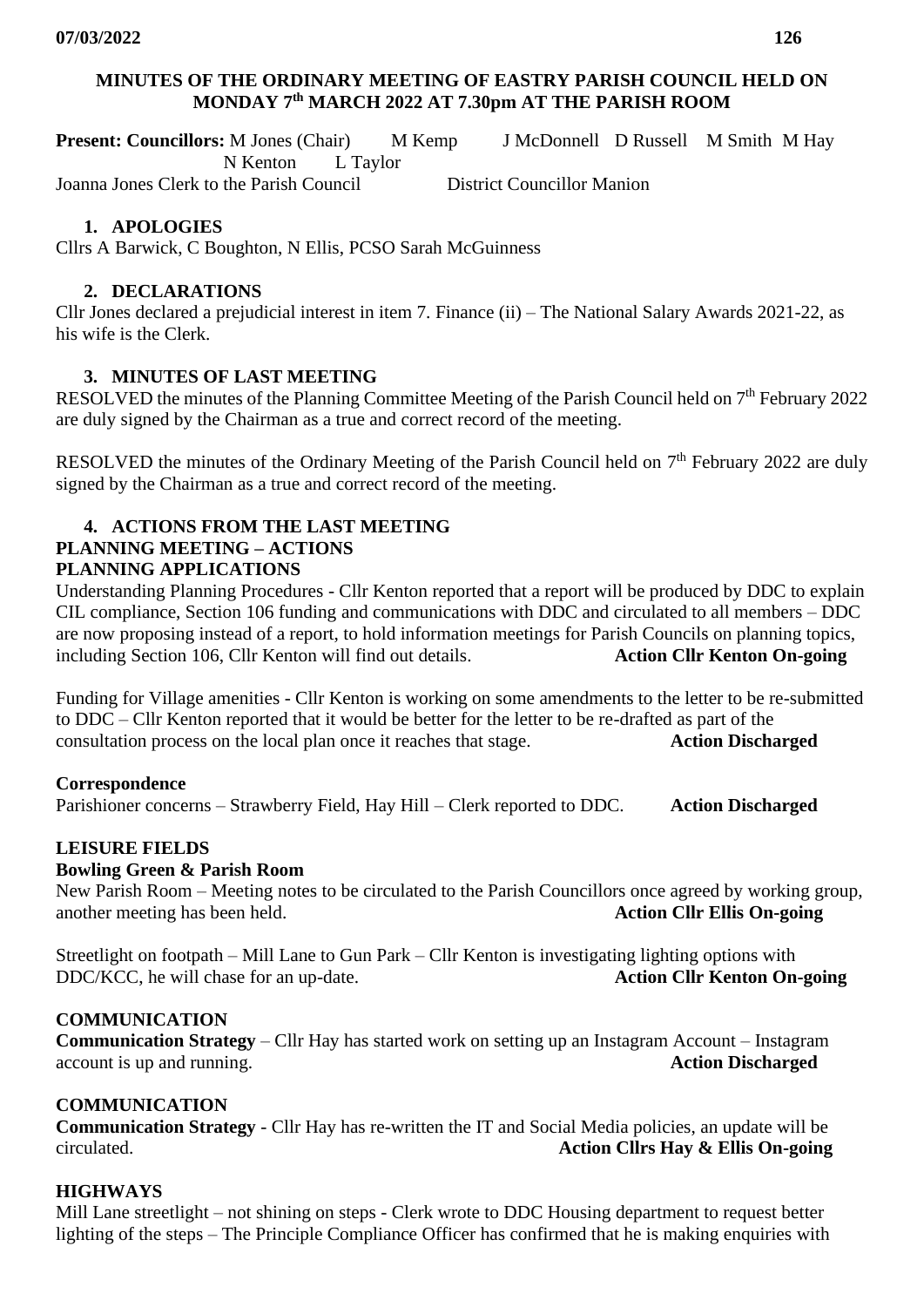relevant parties to find a solution. **Action Discharged**

## Worn Poison Cross road sign – not possible to refurbish the existing sign - DDC unable to provide quote, Clerk sourced quotes, Cllr Jones will remove the sign for investigation/maintenance. **Action Cllr Jones**

## **CORRESPONDENCE**

KALC – Community Award Scheme – Clerk checked criteria and forwarded to members. **Action Discharged**

## **HIGHWAYS**

Church Street – Complaint of double parking – Clerk contacted Highways, they felt that the fence would have been better placed on the boundary but no concerns apart from that. The PCSO is continuing to monitor double parking but no more incidents reported. **Action Discharged** 

## **FINANCE**

| <i>Precept Demand – Submitted to DDC by Clerk.</i> | <b>Action Discharged</b> |
|----------------------------------------------------|--------------------------|
| Caretaker's Risk Assessment – Signed by caretaker. | <b>Action Discharged</b> |

Virtual Landline renewal – renewed. **Action Discharged**

## **FORTHCOMING EVENTS**

Queen's Platinum Jubilee Beacons  $2<sup>nd</sup>$  June – Clerk responded to Eastry Events & Scouts regarding Jubilee Fete and Tree Planting queries. **Action Discharged** 

Parishioner suggestion: Beating The Bounds - Clerk identified relevant paperwork from last time. **Action Discharged**

#### **Outside Events**

KALC Training Events - Cllr Hay is booked onto Creating Social Media Course, 17<sup>th</sup> March.

|  | POND AND PARADE |  |
|--|-----------------|--|
|  |                 |  |

| Request to repair $\&$ paint bench at The Cross – Clerk emailed parishioner. | <b>Action Discharged</b> |  |
|------------------------------------------------------------------------------|--------------------------|--|
| <b>LEISURE FIELDS</b><br>Teen Shelter - amended quote received.              | <b>Action Discharged</b> |  |
| Inspection Report – The redundant post had been included in error.           | <b>Action Discharged</b> |  |

#### **Bowling Green & Parish Room**

Possible water leak – Bowling Club reported no leak. **Action Discharged**

## **IMPROVING THE VILLAGE**

Public Toilets – Clerk put up closed signs and wrote to the neighbours. **Action Discharged**

#### **5. CORRESPONDENCE**

To discuss and agree actions relating to correspondence received by the Council.

## a) **Consultation Documents**

- i) DDC Indoor Sports Facilities Strategy deadline 25th Feb Clerk completed
- ii) Public Spaces Protection Order  $21<sup>st</sup>$  Feb 14th March

## b) **Newsletters and Circulars**

- i) Neighbourhood Watch updates & Fraud Alerts Whitewood Rd drain covers theft
- ii) KALC & NALC News & CEO Bulletins
- iii) Local Government Bulletins

**Action Discharged**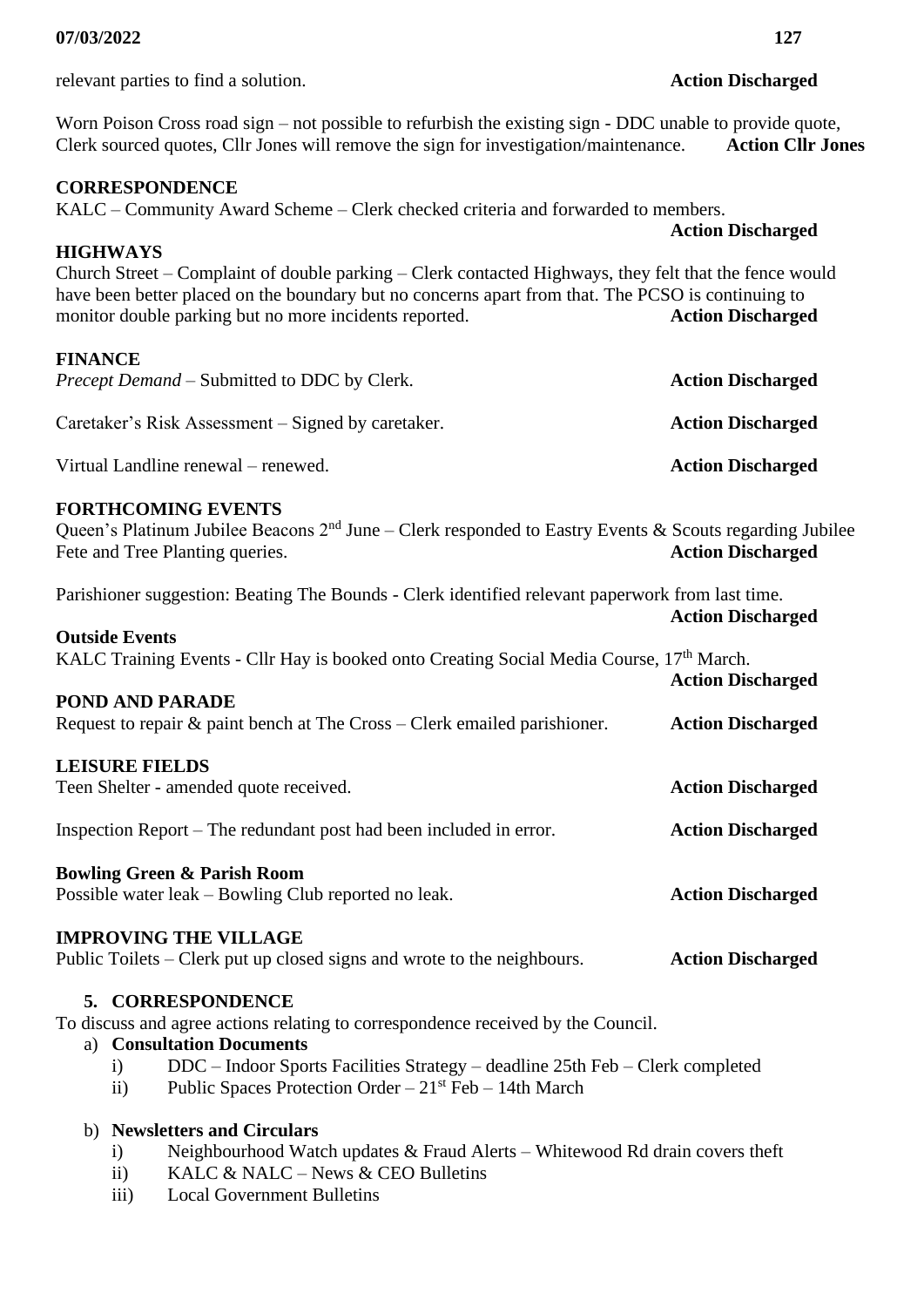# **c) Other**

i) KCC Ukraine Crisis email All the above noted by members.

# **6. HIGHWAYS**

To discuss and agree actions relating to highways issues

- i) Email: Thank you parishioner re: Brook Street & Church Street junction pot holes
- ii) Broken road sign from Cater Road onto A256 roundabout reported to KCC Highways
- iii) 2 x Streetlights with exposed wiring reported to DDC  $&$  KCC Lighting Depts
- iv) Brook Street leaning streetlight reported to DDC Lighting Dept
- v) KFRS Latest Hydrant inspection report
- vi)Gore Road closed 29th May 9am-6pm

vii)Definitive Map Modification Order 2020 – Bridleway EE490 added from Monkey's Hill at Heronden to Thornton Lane.

viii)Email: Parking complaints at Swaynes Way – reported to PCSO who investigated  $\&$  is monitoring, reported back to resident.

ix)Email: Speeding in village – Clerk responded

x)A256 Ramsgate Road closed –  $30<sup>th</sup>$  March 4 nights – 7.30pm-5am

All the above noted by members.

xi)KCC Bus Funding Reduction Consultation – ends  $20<sup>th</sup>$  April Clerk to forward the details to Cllr Hay, who will complete. **Action Clerk & Cllr Hay** 

xii)Mill Lane potholes reported to KCC Highways Noted by members.

# **7. FINANCE**

To discuss financial matters affecting the council. i)Zurich Insurance Renewal – Long Term Agreement - £2,221.90 – Clerk updated list of assets

RESOLVED renew LTA insurance policy with Zurich for £2,221.90, updated to include the Parade handrail. **Action Clerk**

Cllr Jones declared a prejudicial interest and withdrew from the meeting.

ii) The National Salary Awards 2021-22 - Staff Salary increases as of 1st April 2021, backdated, as per contracts of employment.

RESOLVED adopt the 2021-22 National Pay Scales and backdate to 1<sup>st</sup> April 2021 for the Clerk and Caretaker.

The Clerk is currently paid at SCP19 with an annual increment due in April 2022 making it SCP20, subject to satisfactory performance, with future annual increments due in April each year to a maximum of SCP23.

The caretaker is currently paid at SCP11 with an annual increment due in April 2022 making it SCP12, subject to satisfactory performance, with future annual increments due in April each year to a maximum of SCP15.

RESOLVED both the Clerk and the Caretaker to receive an annual increment.

Cllr Jones re-joined the meeting.

iii)Unity Trust – Instant Access Savings rate now 0.25% Noted by members.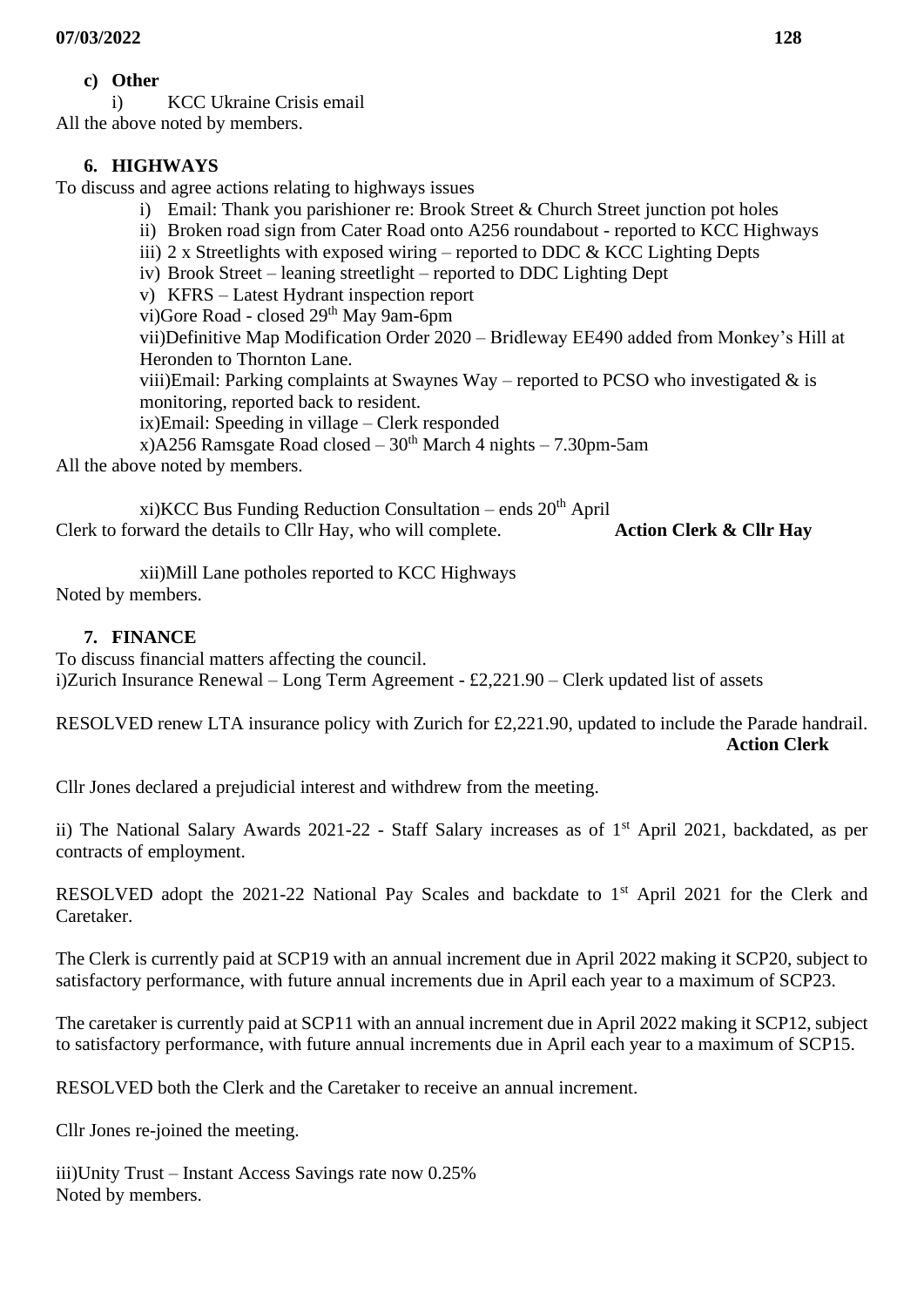# **8. PAYMENTS**

RESOLVED the following payments should be made, proposed by Cllr Hay and seconded by Cllr McDonnell.

|                        | £75.00                                                                                                                                                                                                                                                                                                                                                                                                                                                                                                                                                                                                                                                                                                                                                                                                                                                                                                                                                           |                                  |                                                      |
|------------------------|------------------------------------------------------------------------------------------------------------------------------------------------------------------------------------------------------------------------------------------------------------------------------------------------------------------------------------------------------------------------------------------------------------------------------------------------------------------------------------------------------------------------------------------------------------------------------------------------------------------------------------------------------------------------------------------------------------------------------------------------------------------------------------------------------------------------------------------------------------------------------------------------------------------------------------------------------------------|----------------------------------|------------------------------------------------------|
|                        |                                                                                                                                                                                                                                                                                                                                                                                                                                                                                                                                                                                                                                                                                                                                                                                                                                                                                                                                                                  |                                  |                                                      |
|                        |                                                                                                                                                                                                                                                                                                                                                                                                                                                                                                                                                                                                                                                                                                                                                                                                                                                                                                                                                                  |                                  |                                                      |
|                        |                                                                                                                                                                                                                                                                                                                                                                                                                                                                                                                                                                                                                                                                                                                                                                                                                                                                                                                                                                  |                                  |                                                      |
|                        |                                                                                                                                                                                                                                                                                                                                                                                                                                                                                                                                                                                                                                                                                                                                                                                                                                                                                                                                                                  |                                  | <b>VAT</b>                                           |
|                        | Card                                                                                                                                                                                                                                                                                                                                                                                                                                                                                                                                                                                                                                                                                                                                                                                                                                                                                                                                                             | 4.85                             |                                                      |
|                        | Card                                                                                                                                                                                                                                                                                                                                                                                                                                                                                                                                                                                                                                                                                                                                                                                                                                                                                                                                                             | 2.34                             |                                                      |
|                        | Card                                                                                                                                                                                                                                                                                                                                                                                                                                                                                                                                                                                                                                                                                                                                                                                                                                                                                                                                                             |                                  | 1.33                                                 |
|                        |                                                                                                                                                                                                                                                                                                                                                                                                                                                                                                                                                                                                                                                                                                                                                                                                                                                                                                                                                                  |                                  | 14.41                                                |
|                        | Card                                                                                                                                                                                                                                                                                                                                                                                                                                                                                                                                                                                                                                                                                                                                                                                                                                                                                                                                                             |                                  |                                                      |
|                        | Card                                                                                                                                                                                                                                                                                                                                                                                                                                                                                                                                                                                                                                                                                                                                                                                                                                                                                                                                                             |                                  |                                                      |
|                        |                                                                                                                                                                                                                                                                                                                                                                                                                                                                                                                                                                                                                                                                                                                                                                                                                                                                                                                                                                  |                                  | 2.51                                                 |
|                        | Card                                                                                                                                                                                                                                                                                                                                                                                                                                                                                                                                                                                                                                                                                                                                                                                                                                                                                                                                                             | 42.00                            | 7.00                                                 |
|                        |                                                                                                                                                                                                                                                                                                                                                                                                                                                                                                                                                                                                                                                                                                                                                                                                                                                                                                                                                                  |                                  |                                                      |
|                        |                                                                                                                                                                                                                                                                                                                                                                                                                                                                                                                                                                                                                                                                                                                                                                                                                                                                                                                                                                  |                                  | <b>VAT</b>                                           |
|                        | <b>BP</b>                                                                                                                                                                                                                                                                                                                                                                                                                                                                                                                                                                                                                                                                                                                                                                                                                                                                                                                                                        | 943.83                           |                                                      |
| 40.81                  |                                                                                                                                                                                                                                                                                                                                                                                                                                                                                                                                                                                                                                                                                                                                                                                                                                                                                                                                                                  |                                  |                                                      |
| 28.29                  |                                                                                                                                                                                                                                                                                                                                                                                                                                                                                                                                                                                                                                                                                                                                                                                                                                                                                                                                                                  |                                  |                                                      |
|                        |                                                                                                                                                                                                                                                                                                                                                                                                                                                                                                                                                                                                                                                                                                                                                                                                                                                                                                                                                                  |                                  |                                                      |
|                        | <b>BP</b>                                                                                                                                                                                                                                                                                                                                                                                                                                                                                                                                                                                                                                                                                                                                                                                                                                                                                                                                                        | 72.90                            |                                                      |
|                        |                                                                                                                                                                                                                                                                                                                                                                                                                                                                                                                                                                                                                                                                                                                                                                                                                                                                                                                                                                  |                                  |                                                      |
| 56.80                  |                                                                                                                                                                                                                                                                                                                                                                                                                                                                                                                                                                                                                                                                                                                                                                                                                                                                                                                                                                  |                                  |                                                      |
|                        | <b>BP</b>                                                                                                                                                                                                                                                                                                                                                                                                                                                                                                                                                                                                                                                                                                                                                                                                                                                                                                                                                        | 307.75                           |                                                      |
|                        |                                                                                                                                                                                                                                                                                                                                                                                                                                                                                                                                                                                                                                                                                                                                                                                                                                                                                                                                                                  | 734.50                           |                                                      |
|                        | <b>DD</b>                                                                                                                                                                                                                                                                                                                                                                                                                                                                                                                                                                                                                                                                                                                                                                                                                                                                                                                                                        | 47.23                            | 2.25                                                 |
|                        |                                                                                                                                                                                                                                                                                                                                                                                                                                                                                                                                                                                                                                                                                                                                                                                                                                                                                                                                                                  |                                  |                                                      |
|                        |                                                                                                                                                                                                                                                                                                                                                                                                                                                                                                                                                                                                                                                                                                                                                                                                                                                                                                                                                                  |                                  |                                                      |
|                        | DD                                                                                                                                                                                                                                                                                                                                                                                                                                                                                                                                                                                                                                                                                                                                                                                                                                                                                                                                                               | 15.22                            | 0.72                                                 |
|                        | DD                                                                                                                                                                                                                                                                                                                                                                                                                                                                                                                                                                                                                                                                                                                                                                                                                                                                                                                                                               | 11.89                            | .56                                                  |
|                        | <b>BP</b>                                                                                                                                                                                                                                                                                                                                                                                                                                                                                                                                                                                                                                                                                                                                                                                                                                                                                                                                                        | 48.00                            | 8.00                                                 |
|                        | <b>BP</b>                                                                                                                                                                                                                                                                                                                                                                                                                                                                                                                                                                                                                                                                                                                                                                                                                                                                                                                                                        | 711.10                           | 118.52                                               |
|                        | <b>BP</b>                                                                                                                                                                                                                                                                                                                                                                                                                                                                                                                                                                                                                                                                                                                                                                                                                                                                                                                                                        | 120.30                           |                                                      |
|                        | <b>BP</b>                                                                                                                                                                                                                                                                                                                                                                                                                                                                                                                                                                                                                                                                                                                                                                                                                                                                                                                                                        | 22.00                            |                                                      |
|                        |                                                                                                                                                                                                                                                                                                                                                                                                                                                                                                                                                                                                                                                                                                                                                                                                                                                                                                                                                                  |                                  |                                                      |
| Virtual Landline - Feb | Post Office – Postage to return shackles/maillons<br>Co-op - Coffee morning refreshments<br>S3i Group - Maillons for swings<br>Bookers - Coffee morning refreshments<br>Post Office - Postage to return shackles/maillons<br>EE Ltd - March<br>KALC - Social Media Course Cllr<br><b>Unity Trust Payments</b><br>Clerks Salary Feb 2022<br>H M Revenue and Customs ER NI Feb<br>H M Revenue and Customs EE NI Feb<br>3.80<br>H M Revenue and Customs PAYE Feb<br>250.95<br><b>Employers Pension Contribution Feb</b><br><b>Employees Pension Contribution Feb</b><br>Caretakers Pay Feb 2022<br>To pay – Unity Trust<br>British Gas – Electricity – 19 Jan to 18 Feb Mtr 21610<br>British Gas - Electricity - 19 Jan to 18 Feb Mtr 21656<br>Online Playgrounds - Quick repair links & glue<br>Harmer & Sons - Grounds Maintenance - Feb<br>Parish Clerk – Expenses 1 Nov to $31st$ Jan<br>Eastry Village Hall – Big Breakfast hire on behalf of Eastry<br>Events | Card<br>Card<br><b>Cheque No</b> | 7.96<br>86.45<br>31.66<br>4.85<br>15.08<br><b>BP</b> |

## **9. FORTHCOMING EVENTS**

#### **To discuss and agree actions relating to events**

**a) Council Events**

i)Coffee Morning - Numbers are growing at the Coffee Mornings.

 ii)Queen's Platinum Jubilee Beacons – Press Release Eastry Events planning for the Jubilee Fete is going well.

iii)Beating The Bounds

Clerk to send letters to landowners to request permission to 'Beat the Bounds' over the summer.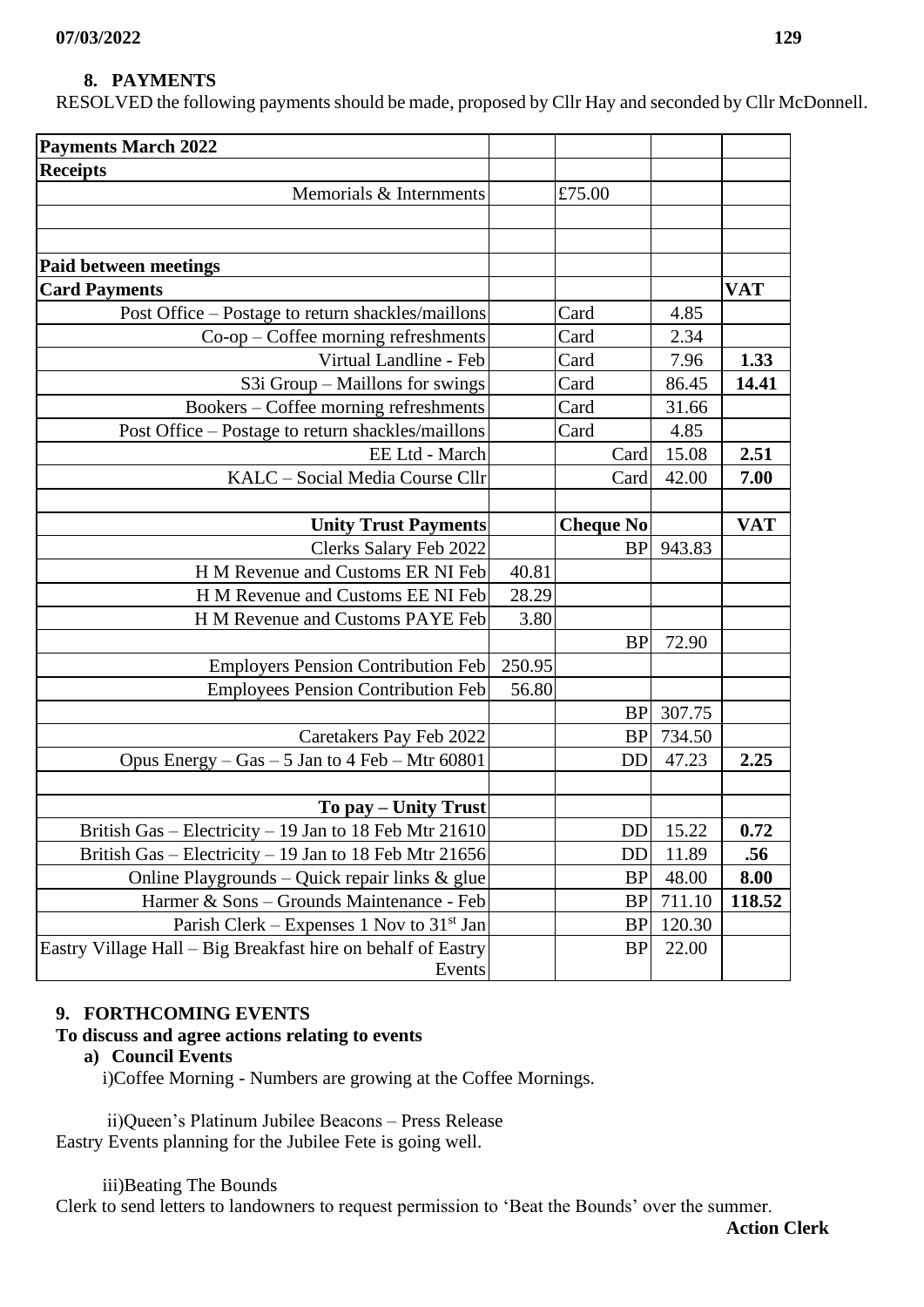iv)Annual Parish Meeting – Tues 31<sup>st</sup> May Discussions were held, it was agreed that the Clerk is to contact possible speakers, organise refreshments with Cllr Russell to a similar budget as the last live Annual Parish Meeting, investigate options for flyer delivery and send the draft flyer to Cllr Hay to be improved and go out on social media and onto the website and to Eastry Village News. **Action Clerk, Cllrs Russell & Hay**

## **b) Outside Events**

i)KALC Training Events – All About The AGAR Clerk's Course –  $30<sup>th</sup>$  March, £50 RESOLVED Clerk to be booked onto AGAR course. **Action Clerk**

ii)Dover Prevent Community Roundtable –  $31<sup>st</sup>$  March 6-8.30pm

iii)DDC Housing – Community Led Housing Forum –  $24<sup>th</sup>$  Feb 6.30pm

iv)DDC Housing – Shared Ownership –  $3<sup>rd</sup>$  March 3.30-7.30pm Sandwich Guildhall

v)Online Policing Event – Work together to make communities safer- 30<sup>th</sup> March 12-1.15pm

vi)Great British Spring Clean – Gun Park 7<sup>th</sup> April & Dog Micro-Chipping – EVN, website & social media

All the above noted by members.

## **10.POND AND PARADE**

To discuss matters relating to the Pond, Parade and area behind the bus shelter.

a) Buttsole Pond - White Cliffs Countryside Partnership Feedback

Clerk to follow up feedback with contact to clarify further. **Action Clerk**

#### **11. ALLOTMENTS**

To discuss matters raised about the Allotments Nothing to report.

## **12. LEISURE FIELDS**

To discuss matters relating to the Councils leisure fields and amenities, to receive correspondence relating to leisure fields.

#### **a) Gun Park**

i)Teen Shelter – amended quotation

Discussions were held on the Teen Shelter quotations to prepare and undercoat, RESOLVED accept the £498 amended quotation from Gary Boorman, request that the work is completed from mid-April onwards. **Action Clerk**

 ii)Veolia driving across Gun Park – Reported to Manager Noted by members.

## **b) Play Area Improvements**

i) Refurbishment of existing equipment

RESOLVED accept the £587.96, excluding VAT quotation from Wicksteed for the remaining swing parts required. When the handyman installs the two remaining flat swings, request that they are higher off the ground. **Action Clerk**

ii)Quotes for new equipment

Discussions were held on options for the new play equipment, possible designs were looked at and the Queens Jubilee Fund was mentioned as a possible source of funding for the Clerk to investigate. It was agreed that tenders will not go out until the Parish Council are satisfied that works to the swings are complete. Clerk to contact other Parish Clerks who have recently been through the process of installing new play equipment for advice on the process. **Action Clerk**

## **13. CHURCHYARD AND CEMETERY**

To discuss and agree action on matters relating to land controlled by the Council in and around Church Street.

 **a) Churchyard & Cemetery**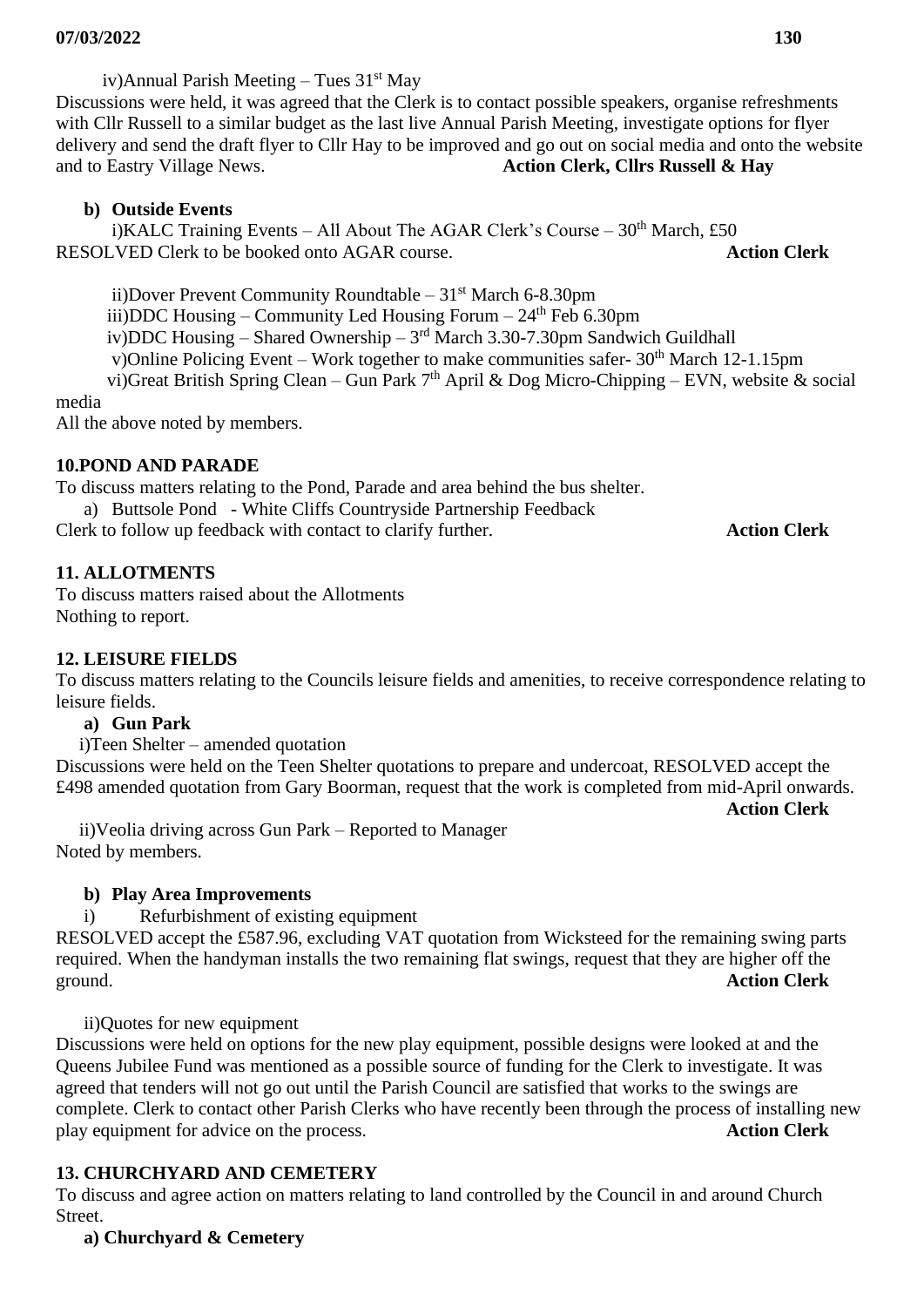i)Cemetery extension – Change of Use DDC & Supportive of Allocation in Local Plan Discussions were held on the Church Commissioners requests, it was agreed that Cllr Kenton would enquire from DDC planning about the possibility of change of use of the farmyard land neighbouring the cemetery to be used as a possible cemetery extension and the Clerk is to report to the Church Commissioners that the Parish Council's view on development of the field behind the Cemetery would depend on the proposal presented. **Action Clerk & Cllr Kenton**

 ii)Caretaker currently unable to empty bin at bottom of cemetery The Clerk and her father emptied the bin last time and will do it again, with the hope that the Caretaker will resume this duty shortly. The Clerk is to discuss with the Church flower arrangers' alternatives to using this bin. **Action Clerk**

## **b)Recreation Ground**

i)Tree works – awaiting planning permission

## **c)Bowling Green & Parish Room**

 i)New Parish Room Currently nothing to discuss.

ii) Quotations for remedial electrical work Discussions were held on the quotations received, it had proved difficult to get quotations. RESOLVED accept the quotation for £185 from AP Electrical to carry out essential remedial works to the Parish Room following the EICR report. **Action Clerk**

iii)ACRE – Community Hall Covid Guidance.

Noted by members.

## **14. IMPROVING THE VILLAGE**

**a)** Public Toilets

The Parish Councillors were delighted with the refurbishment works to the public toilets, the Chair thanked the Contractor for the high standard of work. It was felt that new Ladies & Gents signs were required, Clerk to organise. **Action Clerk**

b) Planters at Chemist & Planting on Parade DDC issued purchase order, work started The Parish Councillors were very pleased with the progress so far.

## **15. REPORTS**

To receive written or verbal reports from:-

- a) **County Cllr –** no report.
- **b) Dist Cllrs**

Dist. Cllr Manion reported on the PSPO consultation, he is mounting a campaign to reduce speed limits in rural areas from 60mph to 40mph and the Kent Fire & Rescue Service budget meeting. Dist. Cllr Kenton reported on the waste service, the Local Plan and Dover District Council's budget and capital projects.

- c) **Parish Councillors –** Cllr Hay reported that the Parish Council website is being regularly updated, the Facebook page following is growing and Instagram is taking off, more photos are required. Concerns were raised about when building is due to start on the Etopia site, Clerk to enquire. **Action Clerk**
- d) **PCSO –** report emailed

## **16. COMMUNICATION**

To agree Council communication to the following media:-

a) **Communication Strategy**

Nothing more to discuss.